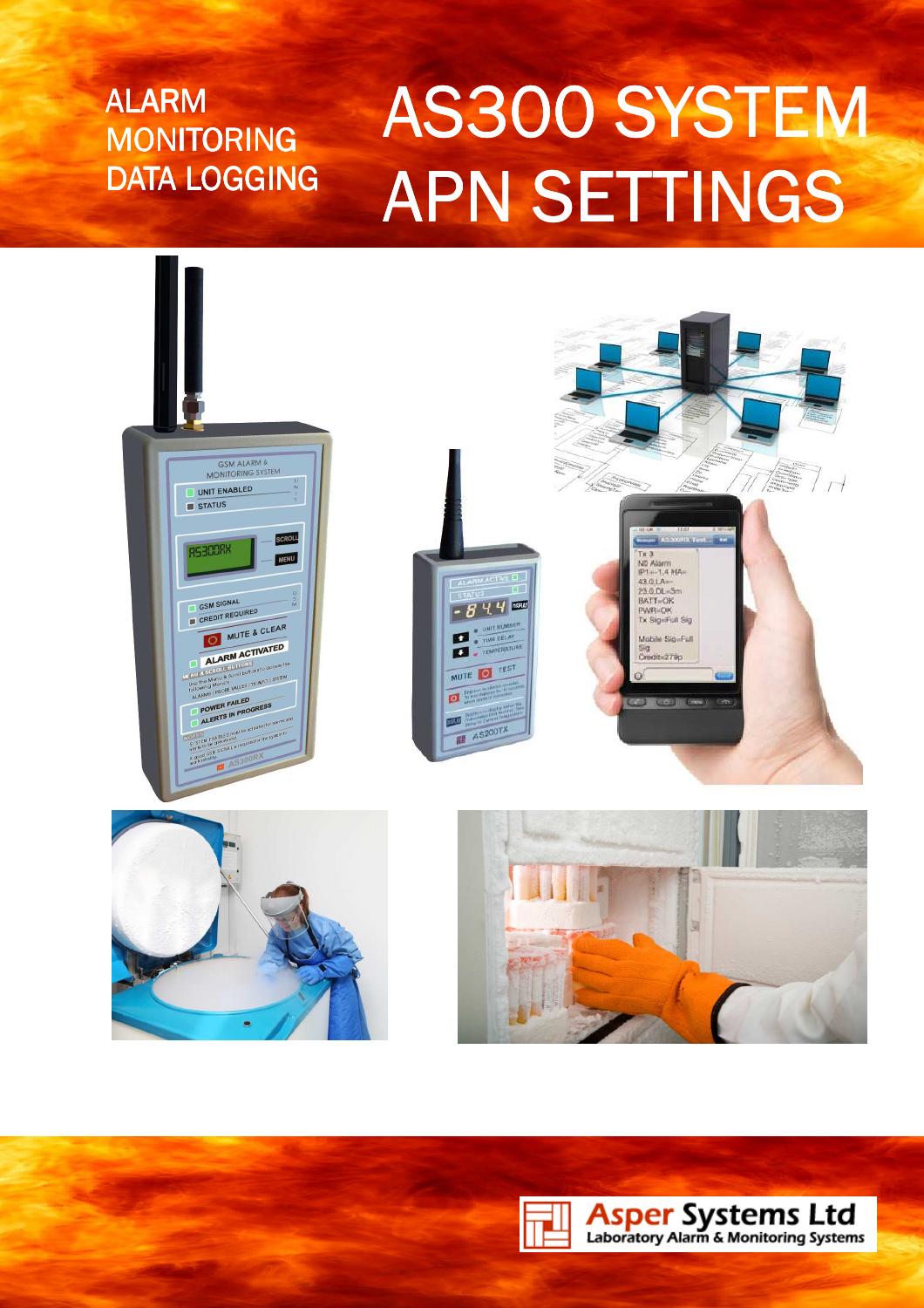### **Section 1** ► **NETWORK SETTINGS WAP (APN Settings)**

For data to be sent to the server the network settings must be set up in the AS300SA, AS300RX or Communicator Each network has different settings, the AS300SA, AS300RX and Communicator by default is setup for a 02 PAYG SIM. If you have purchased your PAYG SIM with the AS300SA, AS300RX or Communicator the relevant network settings will have been set for you. Some networks change there settings from time to time if the setup does not work check the internet at http://www.unlocks.co.uk/gprs\_settings.php#uk for current settings.



Doc AS300 APN Iss 1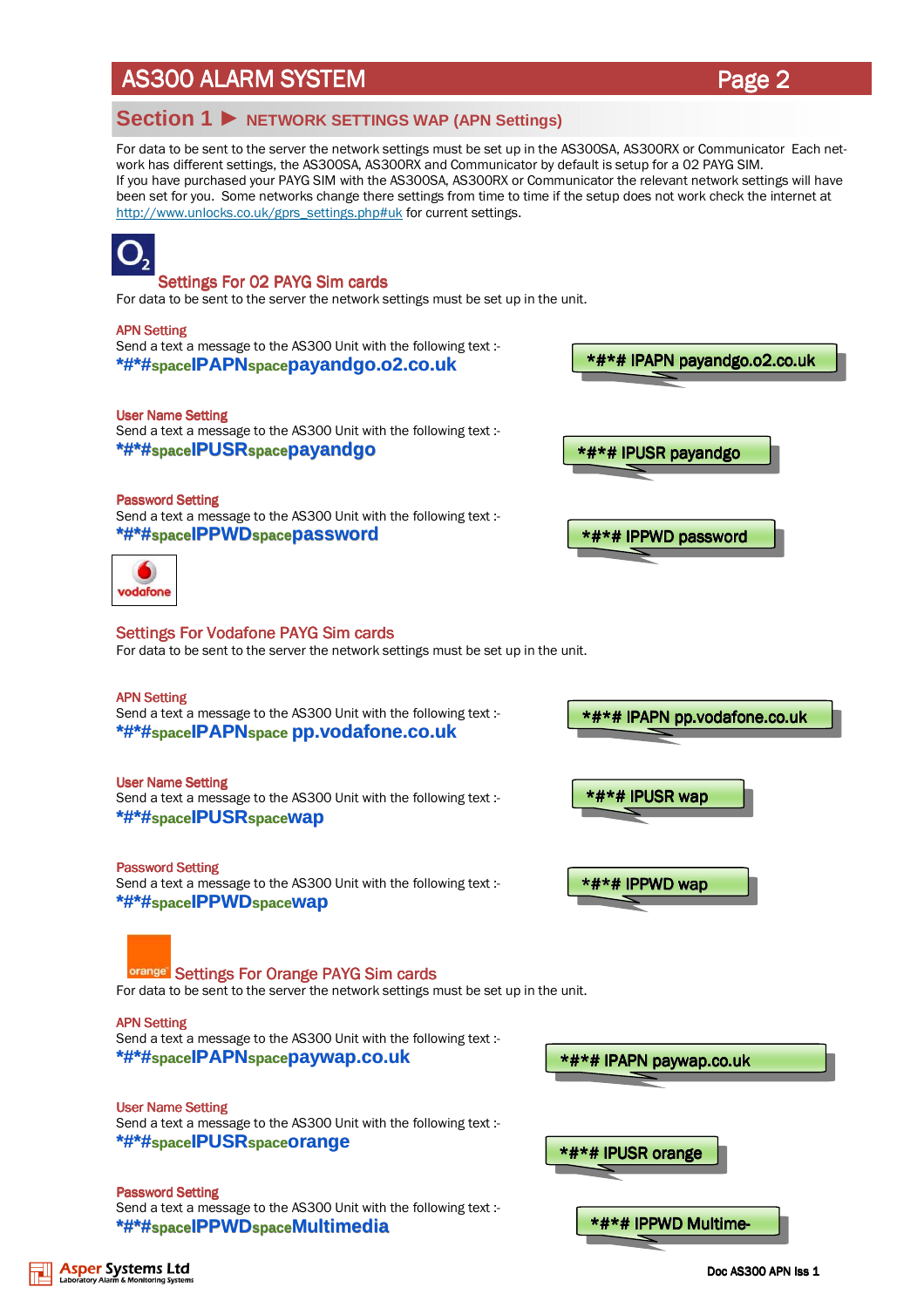| $\cdots$ T $\cdots$ Mobile                                                                                                     | <b>Settings For T-Mobile PAYG Sim cards.</b><br>For data to be sent to the server the network settings must be set up in the unit |                                    |  |
|--------------------------------------------------------------------------------------------------------------------------------|-----------------------------------------------------------------------------------------------------------------------------------|------------------------------------|--|
| <b>APN Setting</b>                                                                                                             | Send a text a message to the AS300 Unit with the following text :-<br>*#*#spaceIPAPNspacegeneral.t-mobile.uk                      | *#*# IPAPN general.t-mobile.uk     |  |
| <b>User Name Setting</b><br>Send a text a message to the AS300 Unit with the following text :-<br>*#*#spaceIPUSRspaceuser      |                                                                                                                                   | *#*#IPUSR user                     |  |
| <b>Password Setting</b>                                                                                                        | Send a text a message to the AS300 Unit with the following text :-<br>*#*#spaceIPPWDspacetm                                       | *#*# IPPW tm                       |  |
| <b>Settings For Three PAYG Sim cards</b><br>For data to be sent to the server the network settings must be set up in the unit. |                                                                                                                                   |                                    |  |
| <b>APN Setting</b>                                                                                                             | Send a text a message to the AS300 Unit with the following text :-<br>*#*#spaceIPAPNspacethree.co.uk                              | *#*# IPAPN three.co.uk             |  |
| <b>User Name Setting</b>                                                                                                       | Send a text a message to the AS300 Unit with the following text :-<br>*#*#spaceIPUSRspaceguest                                    | *#*# IPUSR guest                   |  |
| <b>Password Setting</b>                                                                                                        | Send a text a message to the AS300 Unit with the following text :-<br>*#*#spaceIPPWDspaceguest                                    | *#*# IPPWD guest                   |  |
|                                                                                                                                | <b>Settings For Tesco PAYG Sim cards</b><br>For data to be sent to the server the network settings must be set up in the unit.    |                                    |  |
| <b>APN Setting</b>                                                                                                             | Send a text a message to the AS300 Unit with the following text :-<br>*#*#spaceIPAPNspaceprepay.tesco-mobile.com                  | *#*# IPAPN prepay.tesco-mobile.com |  |
| <b>User Name Setting</b>                                                                                                       | Send a text a message to the AS300 Unit with the following text :-<br>*#*#spaceIPUSRspacetescowap                                 | *#*# IPAPN tescowap                |  |
| <b>Password Setting</b>                                                                                                        | Send a text a message to the AS300 Unit with the following text :-<br>*#*#spaceIPPWDspacepassword                                 | *#*# IPPWD password                |  |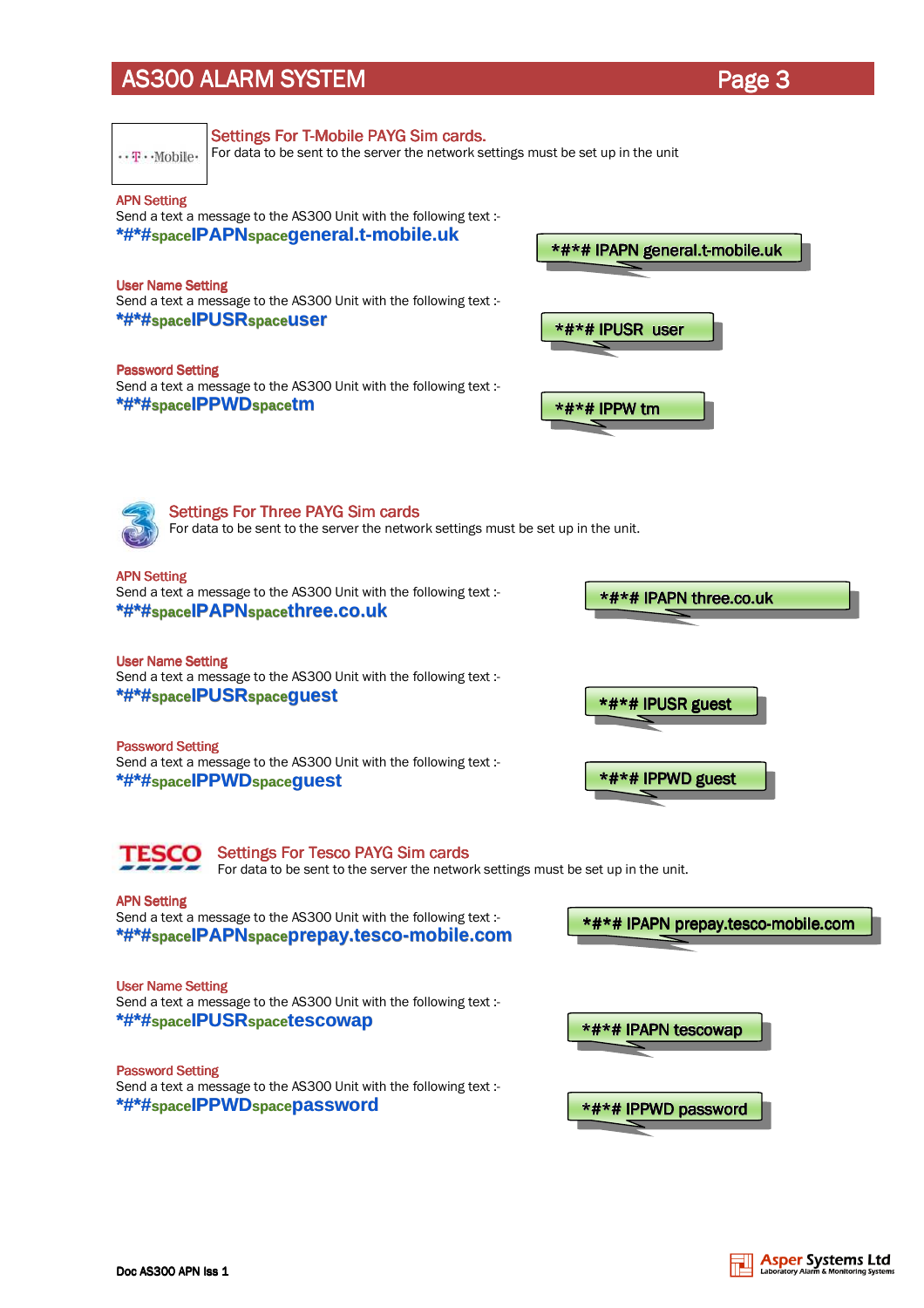

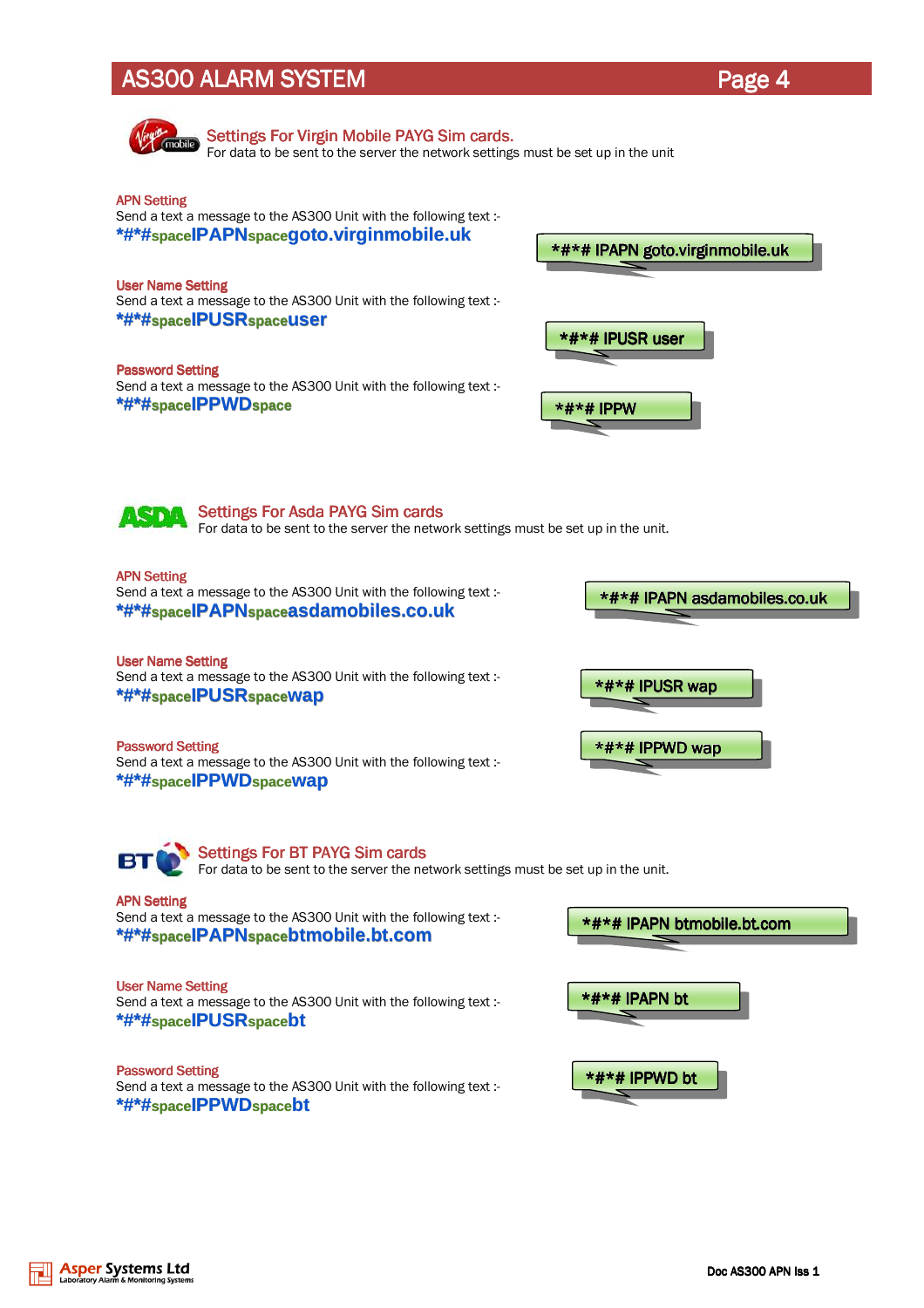Page 5

#### Settings For 02 CONTRACT Sim cards

For data to be sent to the server the network settings must be set up in the unit.



Send a text a message to the AS300 Unit with the following text :-**\*#\*#spaceIPAPNspacewap.o2.co.uk**

#### User Name Setting User Name

Send a text a message to the AS300 Unit with the following text :- **\*#\*#spaceIPUSRspaceo2wap**

#### Password Setting

Send a text a message to the AS300 Unit with the following text :- **\*#\*#spaceIPPWDspacepassword**



#### Settings For Vodafone CONTRACT Sim cards

For data to be sent to the server the network settings must be set up in the unit.



#### **APN Setting**

Send a text a message to the AS300 Unit with the following text :- **\*#\*#spaceIPAPNspace wap.vodafone.co.uk**

**User Name Setting** Send a text a message to the AS300 Unit with the following text :- **\*#\*#spaceIPUSRspacewap**

Password Setting Send a text a message to the AS300 Unit with the following text :- **\*#\*#spaceIPPWDspacewap**



#### Settings For Orange CONTRACT Sim cards

For data to be sent to the server the network settings must be set up in the unit.



Send a text a message to the AS300 Unit with the following text :-**\*#\*#spaceIPAPNspaceorangewap.co.uk**

**User Name Setting** 

Send a text a message to the AS300 Unit with the following text :- **\*#\*#spaceIPUSRspaceorange**

Password Setting Send a text a message to the AS300 Unit with the following text :- **\*#\*#spaceIPPWDspaceMultimedia**

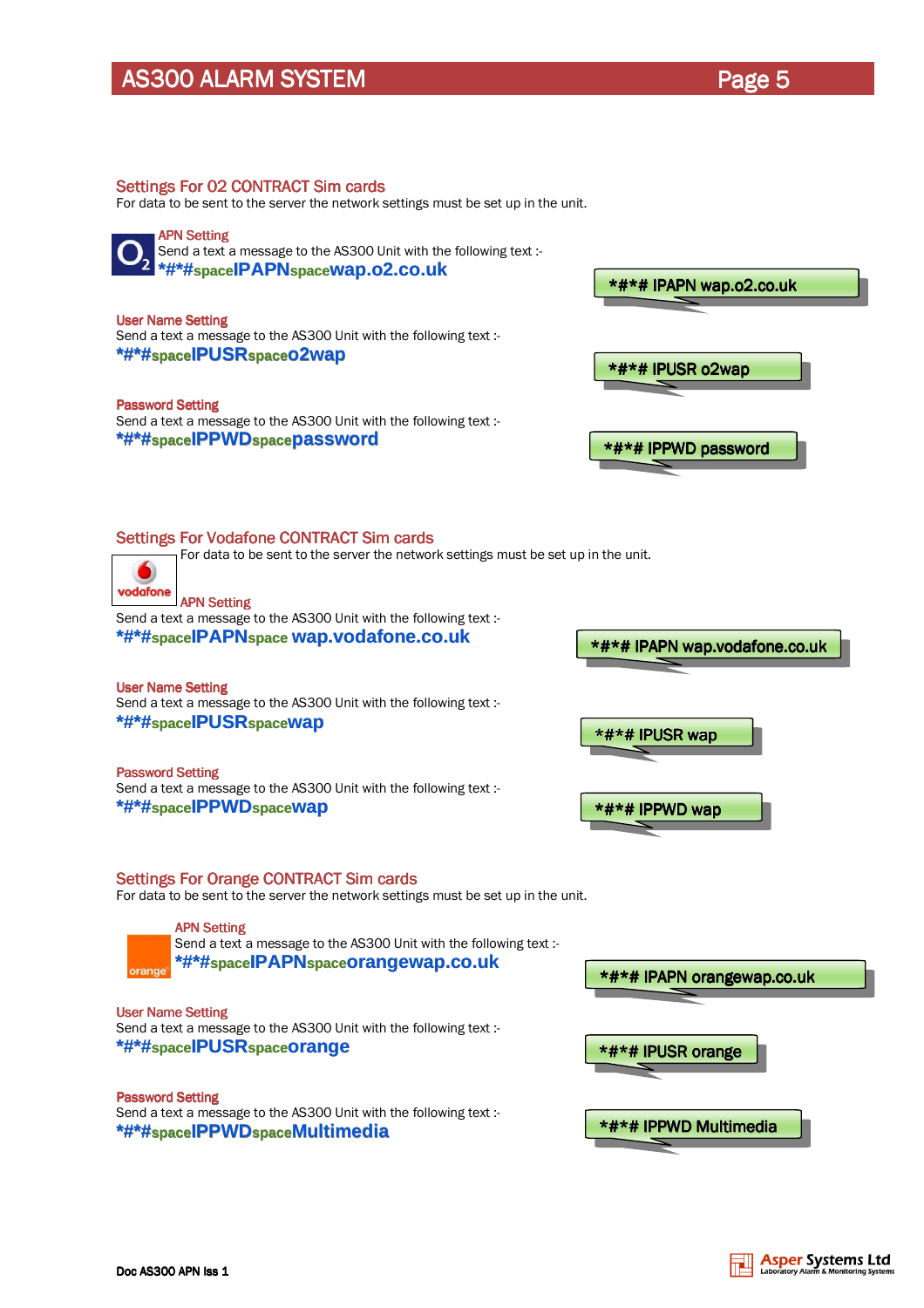Settings For T-Mobile CONTRACT Sim cards.

| $\cdots$ $\mathbb{F}\cdots$ Mobile | For data to be sent to the server the network settings must be set up in the unit                                                  |                                |
|------------------------------------|------------------------------------------------------------------------------------------------------------------------------------|--------------------------------|
| <b>APN Setting</b>                 | Send a text a message to the AS300 Unit with the following text :-<br>*#*#spaceIPAPNspacegeneral.t-mobile.uk                       | *#*# IPAPN general.t-mobile.uk |
| <b>User Name Setting</b>           | Send a text a message to the AS300 Unit with the following text :-<br>*#*#spaceIPUSRspaceuser                                      | *#*# IPUSR user                |
| <b>Password Setting</b>            | Send a text a message to the AS300 Unit with the following text :-<br>*#*#spaceIPPWDspacetm                                        | *#*# IPPW tm                   |
|                                    | <b>Settings For Three CONTRACT Sim cards</b><br>For data to be sent to the server the network settings must be set up in the unit. |                                |
| <b>APN Setting</b>                 | Send a text a message to the AS300 Unit with the following text :-<br>*#*#spaceIPAPNspacethree.co.uk                               | *#*# IPAPN three.co.uk         |
| <b>User Name Setting</b>           | Send a text a message to the AS300 Unit with the following text :-<br>*#*#spaceIPUSRspaceguest                                     | *#*# IPUSR guest               |
| <b>Password Setting</b>            | Send a text a message to the AS300 Unit with the following text :-<br>*#*#spaceIPPWDspaceguest                                     | *#*# IPPWD guest               |
|                                    |                                                                                                                                    |                                |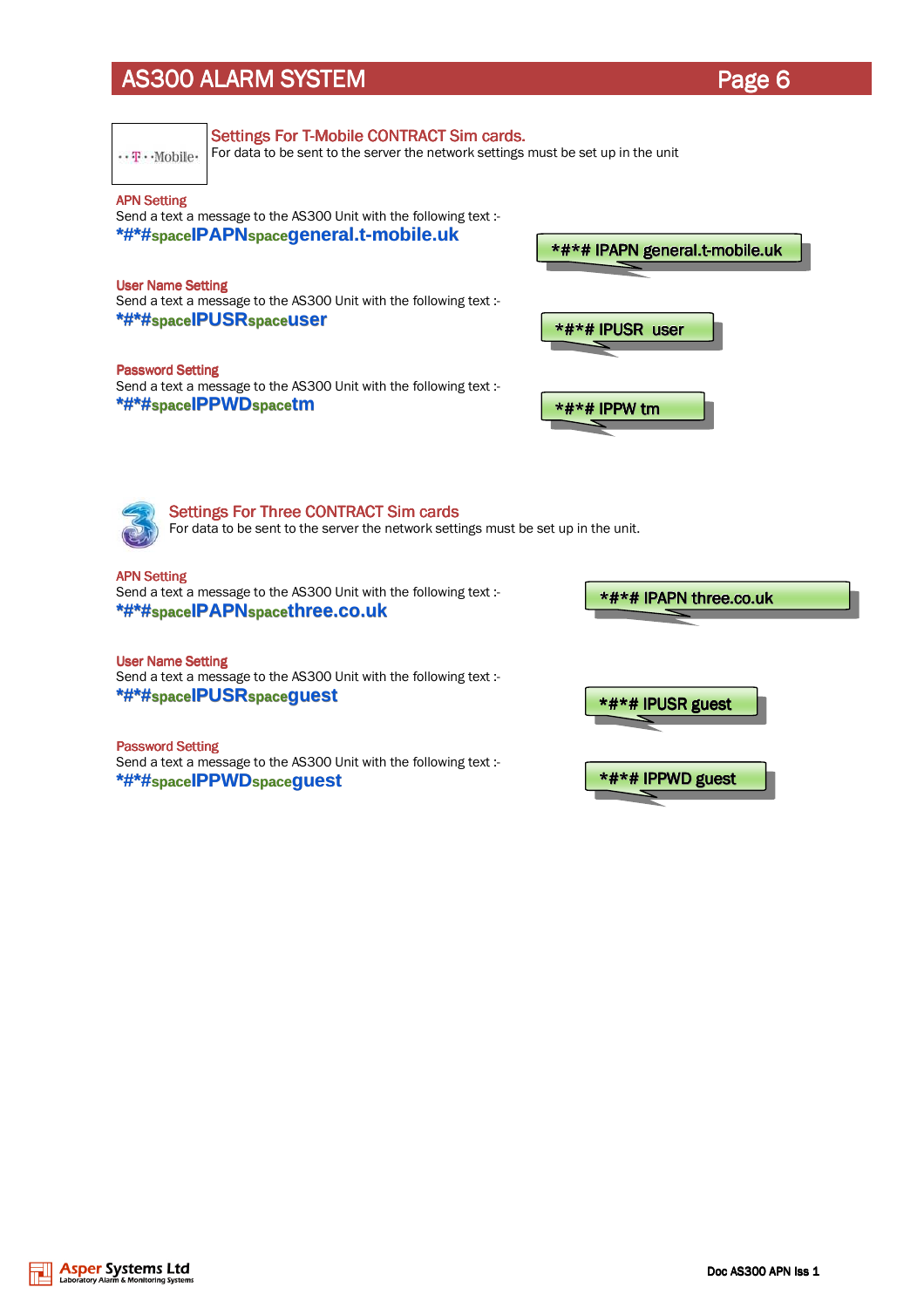